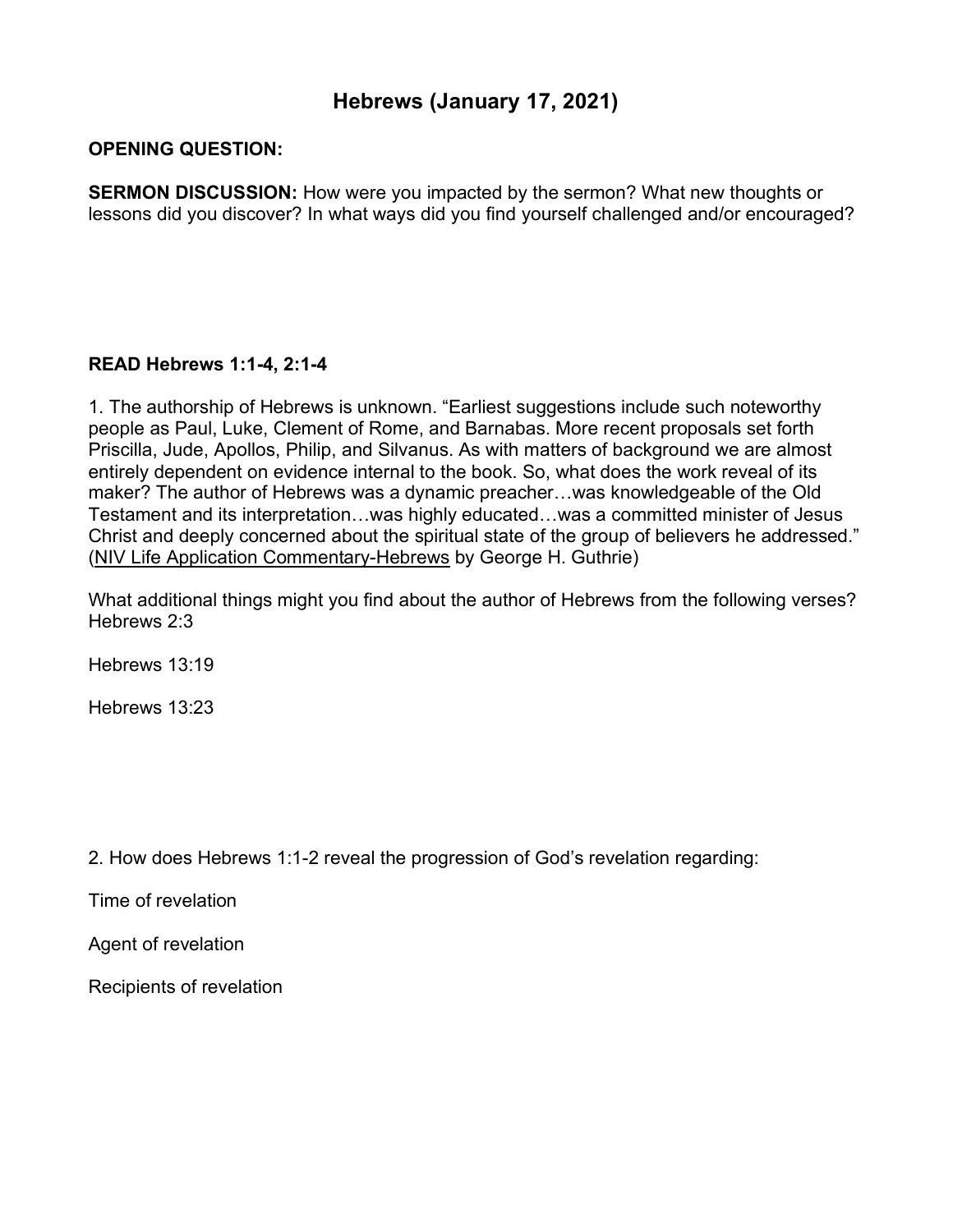3. List affirmations concerning the Son evident in Hebrews 1:2; Psalm 2:7-8; John 1:1-3,10; Colossians 1:16).

4. What further declarations concerning the Son are evident in Hebrews 1:3-4; Mark 14:62; John 1:14,14:9; Romans 8:34; Col. 1:15-20; 1 Peter 3:22?

5. In what ways does Hebrews 1:1-4 illustrate the Son as Prophet, Priest and King?

6. **NOTE:** "Jesus is superior to angels. Angels were objects of much speculation in firstcentury Judaism. Certainly they were known to appear in human form, to minister before the very throne of God, to guide and protect humans, and to have revealed the Mosaic Law." (ESV Crossway Study Bible regarding Hebrews 1:4)

From Hebrews 1:1-2:4, what is the rationale used for Christ being superior to angels?